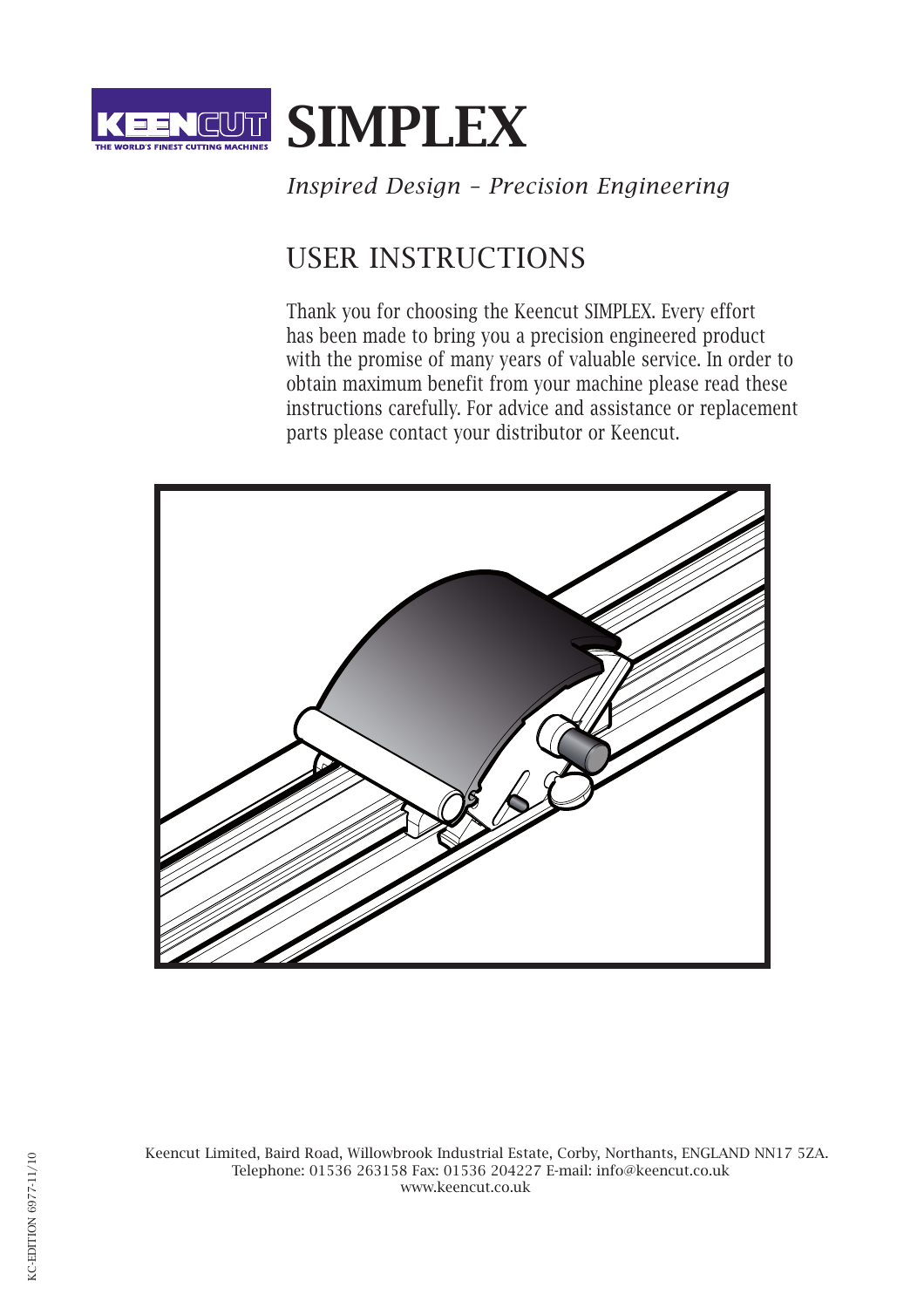

Only lift or move the SIMPLEX using the grip on the top edge of the cutter bar. If there is a need to handle the cutter in any other way or to move it away from its cutting bench, the  $ETY$  blade must be removed first.

 It is essential that the MAX/SIMPLEX is used on a flat surface to cut accurately. A warped or bowed table top can induce a twist in the SIMPLEX resulting in a bowed cut.



### Inserting and setting the blade

- The blade is inserted from the back of the blade holder, push it fully forward and tighten the wingbolt.
- To set the blade for a repeatable cutting depth unclamp the blade and turn the knob at the front of the cutter, clockwise to increase blade depth & counter clockwise to decrease.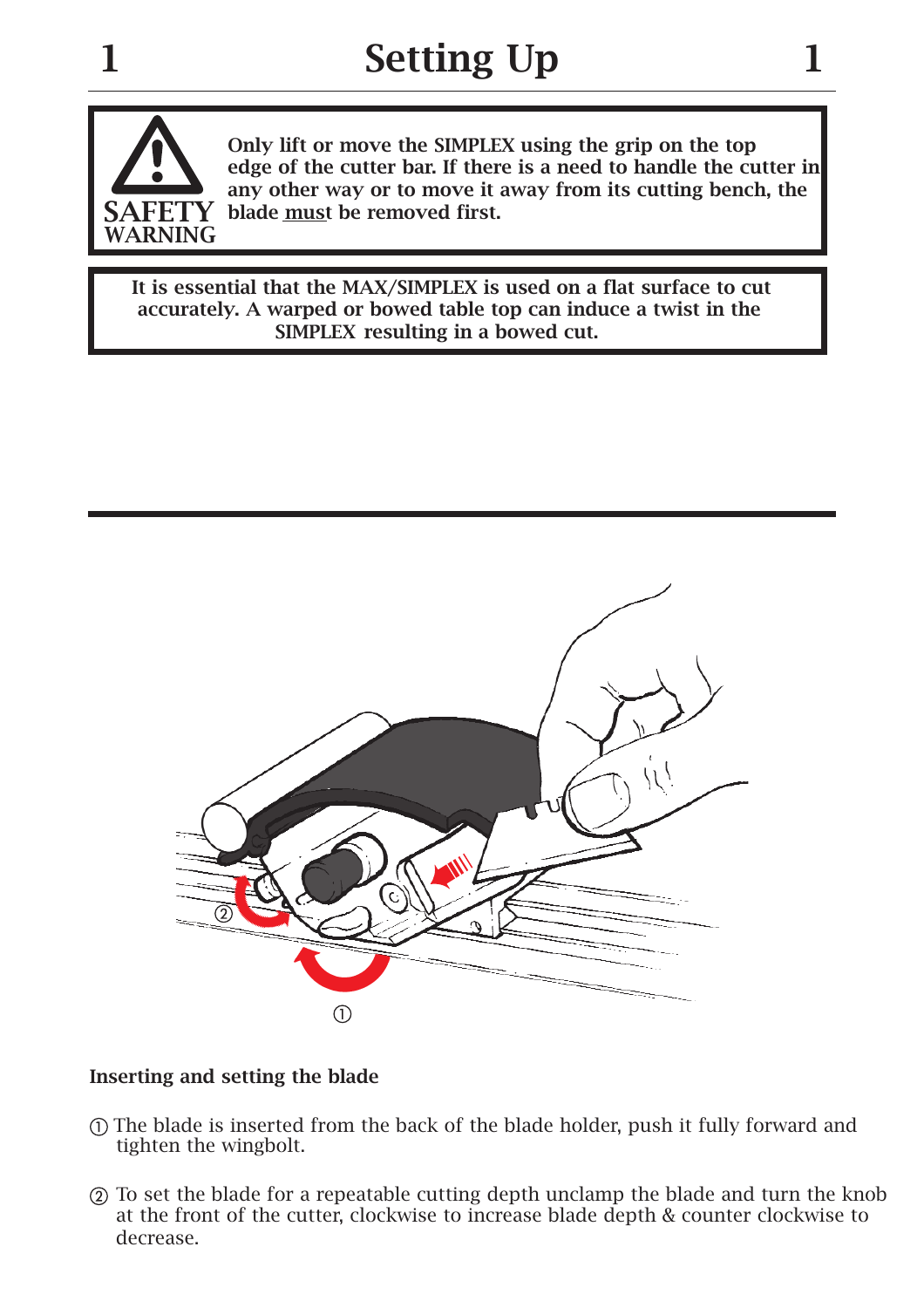

. . . for cutting film and lightweight materials.

Position the material under the SIMPLEX and align the sight edge with cut line of the material. The SIMPLEX will cut within 0.5 to 1mm [0.02" to 0.04"] of the sight edge, this small gap allows easier alignment when cutting to the edge of an image. Place your hand on the cutter, as shown, with your finger tips positioned on the front edge of the cutter. Depress the cutter and pull to cut, there is no need to hold the SIMPLEX down when cutting lightweight materials.



. . . for cutting PVC foamboard and heavyweight materials.

Position the material under the SIMPLEX and align the sight edge with your cutting marks. The SIMPLEX will cut within 0.5 to 1mm [0.02" to 0.04"] of the sight edge, this small gap allows easier alignment when cutting to the edge of an image. Place your hand on the cutter, as shown. Place your left hand on the finger grip of the straight edge, depress the cutter and push it away from you to cut. Dependent upon the nature and thickness of the material you may need to take more than one cut gradually increasing the depth.